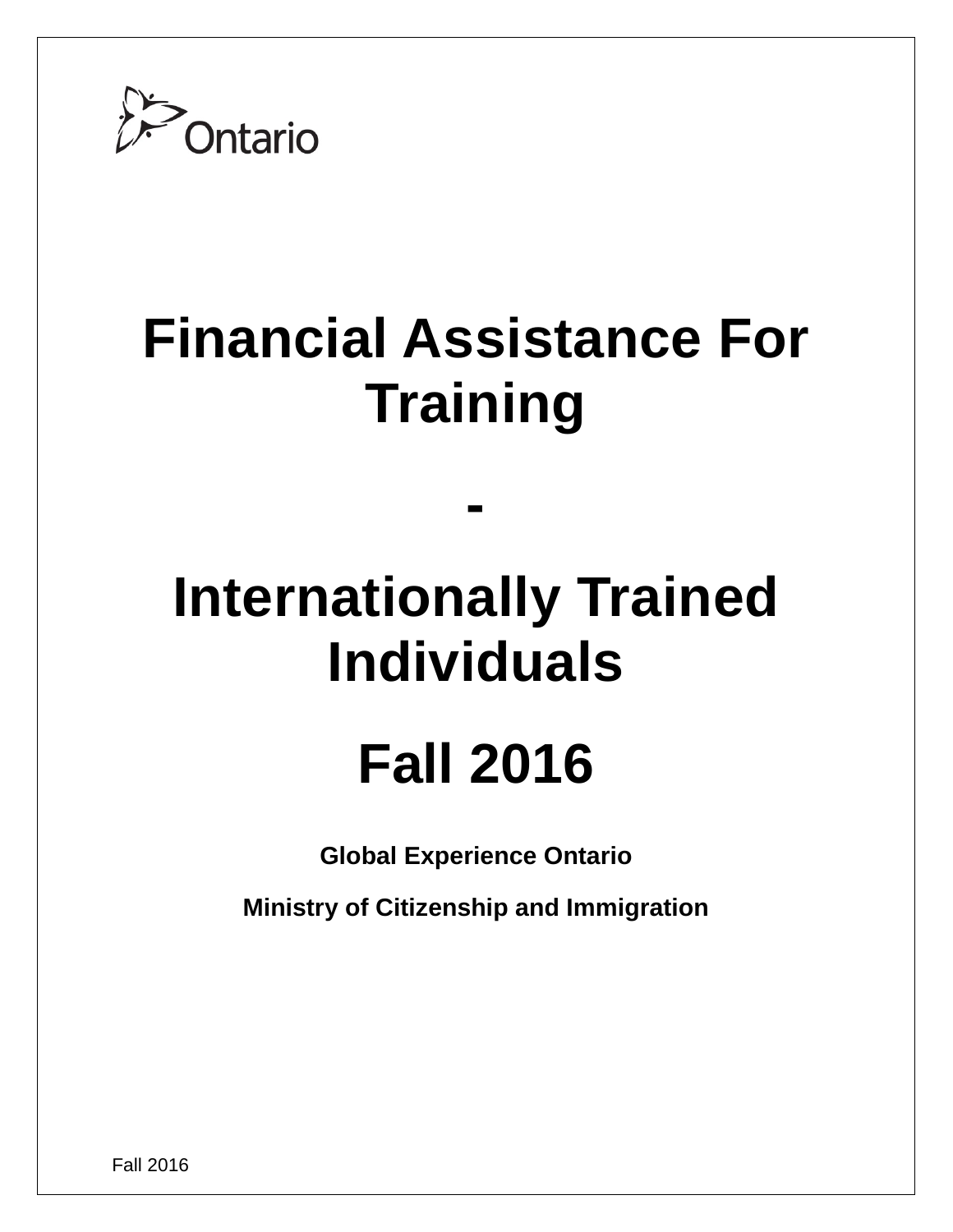# **Table of Contents**

| 1. |                                                                   |  |
|----|-------------------------------------------------------------------|--|
|    |                                                                   |  |
|    |                                                                   |  |
|    |                                                                   |  |
|    |                                                                   |  |
| 2. |                                                                   |  |
|    |                                                                   |  |
|    |                                                                   |  |
| 3. | Ontario Works and the Ontario Disability Support Program (ODSP) 4 |  |
|    |                                                                   |  |
|    |                                                                   |  |
| 4. |                                                                   |  |
|    |                                                                   |  |
|    |                                                                   |  |
|    |                                                                   |  |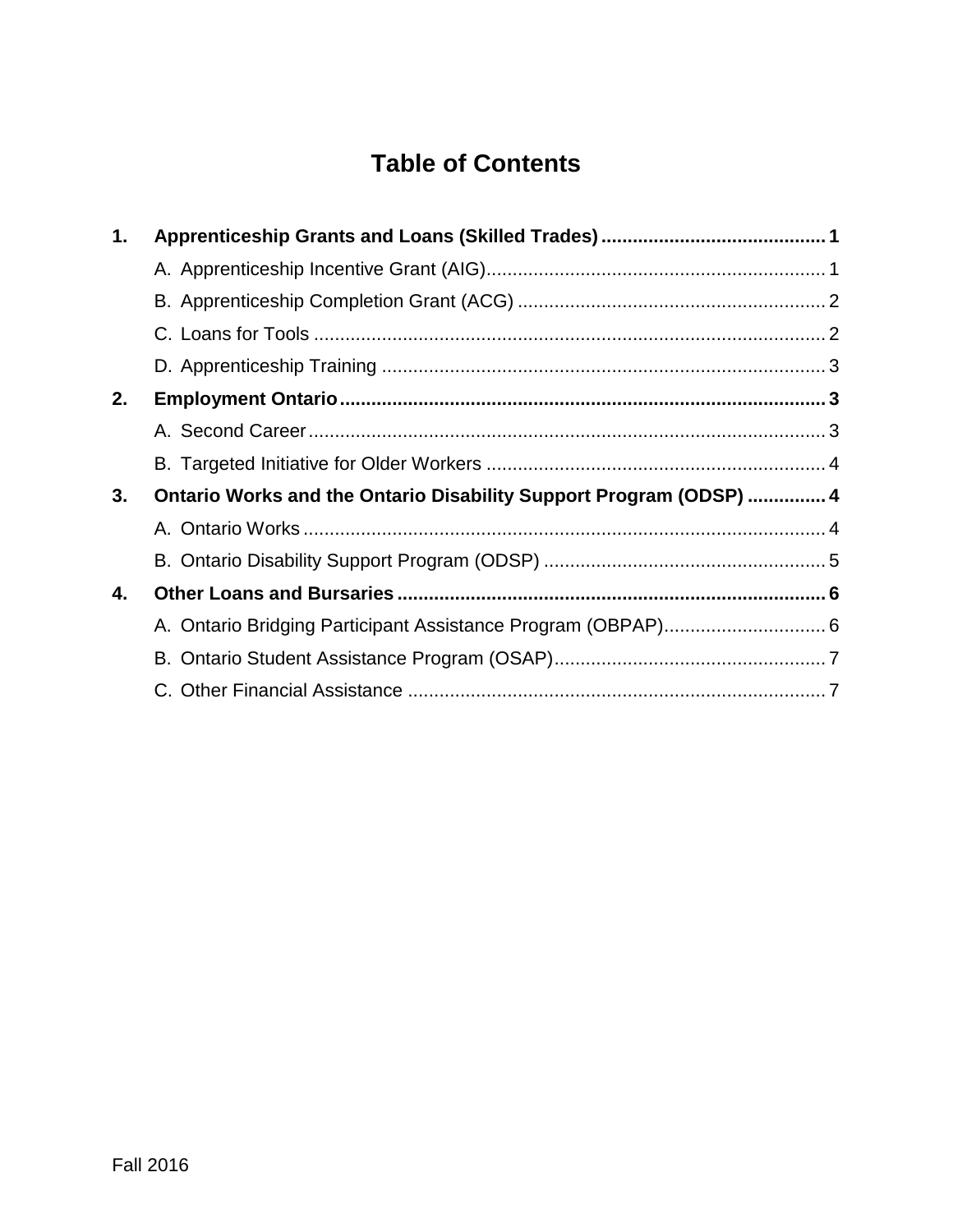# **1. Apprenticeship Grants and Loans (Skilled Trades)**

Apprenticeship grants are designed to reduce financial barriers to training. Eligible apprentices can receive up to \$4,000 to pay for tuition, travel, tools, or other expenses.

Apprenticeship grants are meant to:

- Increase access to apprenticeships in the Red Seal trades by helping apprentices cover expenses such as the purchase of tools and other materials required for learning on-the-job and travel expenses associated with classroom training;
- Encourage progression through the technical and on-the-job training requirements in the early years of their apprenticeship program, and
- Promote interprovincial mobility by increasing the number of apprentices who remain in the Red Seal trades and get their Red Seal.

Two federal grants are available: the Apprenticeship Incentive Grant (AIG) and the Apprenticeship Completion Grant (ACG).

## <span id="page-2-0"></span>**A. Apprenticeship Incentive Grant (AIG)**

AIG is a taxable cash grant of \$1,000 per year, up to a maximum of \$2,000 per person, available to registered apprentices once they have successfully finished their first or second year/level of an apprenticeship program in one of the [Red Seal trades](http://www.servicecanada.gc.ca/eng/goc/apprenticeship/grants/redseal.shtml) [\(www.servicecanada.gc.ca/eng/goc/apprenticeship/grants/redseal.shtml](http://www.servicecanada.gc.ca/eng/goc/apprenticeship/grants/redseal.shtml) ).

Eligibility requirements for the AIG:

- Canadian citizen, permanent resident or protected person;
- Not a [high school student;](http://www.servicecanada.gc.ca/eng/goc/apprenticeship/incentivegrant/faq/eligibility.shtml%23a1)
- Registered apprentice with an employer, training trust fund, union training centre, joint apprenticeship training committee, or apprenticeship authority;
- In a Red Seal trade program that is designated as such in the [province or territory](http://www.servicecanada.gc.ca/eng/goc/apprenticeship/grants/redseal.shtml) where individual is registered as an apprentice;
- Able to show through required [supporting documents](http://www.servicecanada.gc.ca/eng/goc/apprenticeship/incentivegrant/documents.shtml) that individual has successfully completed the first or second year/level (or equivalent) within an eligible apprenticeship program;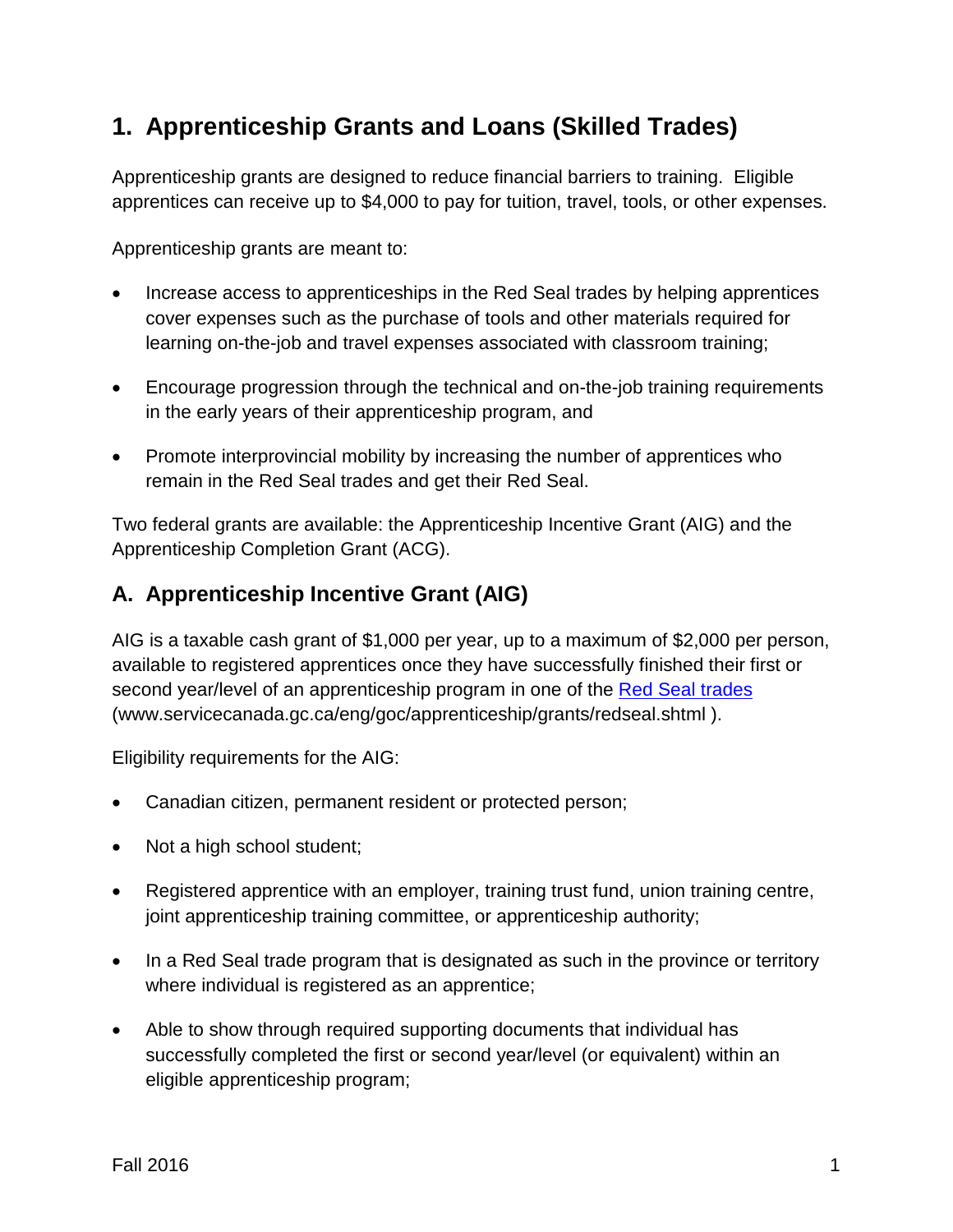• Apply within the application deadline: June 30 of the calendar year following the date the individual has completed the year/level (or equivalent) for which the individual is applying.

For further details, visit the [Service Canada website](http://www.servicecanada.gc.ca/eng/goc/apprenticeship/incentivegrant/program.shtml) [\(www.servicecanada.gc.ca/eng/goc/apprenticeship/incentivegrant/program.shtml\)](http://www.servicecanada.gc.ca/eng/goc/apprenticeship/incentivegrant/program.shtml).

## <span id="page-3-0"></span>**B. Apprenticeship Completion Grant (ACG)**

ACG is a taxable cash grant of \$2,000. This grant is available to registered apprentices who have completed their training and become a certified journeyperson in a designated Red Seal trade and who obtain either the Red Seal endorsement or a provincial or territorial Certificate of Qualification.

Eligibility requirements for the ACG:

- Canadian citizen, permanent resident or protected person;
- Not a [high school student;](http://www.servicecanada.gc.ca/eng/goc/apprenticeship/completiongrant/faq/eligibility.shtml%23a2)
- Able to show through required supporting documents that the applicant has successfully completed an apprenticeship program as a registered apprentice in a designated Red Seal trade. A [list of supporting documents](http://www.servicecanada.gc.ca/eng/goc/apprenticeship/completiongrant/documents.shtm) [\(www.servicecanada.gc.ca/eng/goc/apprenticeship/completiongrant/documents.sht](http://www.servicecanada.gc.ca/eng/goc/apprenticeship/completiongrant/documents.shtm) [m\)](http://www.servicecanada.gc.ca/eng/goc/apprenticeship/completiongrant/documents.shtm) is available on the Service Canada website;
- Apply within the application deadline: June 30 of the calendar year following the date the individual has completed the apprenticeship program.

<span id="page-3-1"></span>For further details, visit the [Service Canada website](http://www.servicecanada.gc.ca/eng/goc/apprenticeship/incentivegrant/program.shtml) [\(www.servicecanada.gc.ca/eng/goc/apprenticeship/incentivegrant/program.shtml\)](http://www.servicecanada.gc.ca/eng/goc/apprenticeship/incentivegrant/program.shtml).

## **C. Loans for Tools**

The Loans for Tools program is managed by the Ontario Ministry of Advanced Education and Skills Development (MAESD). This program offers new apprentices a loan to help them buy the tools and equipment they need to perform the trade in which they are registered.

To apply for a loan, apprentices should complete and return the loans agreement contained in the information package sent automatically to each newly registered apprentice.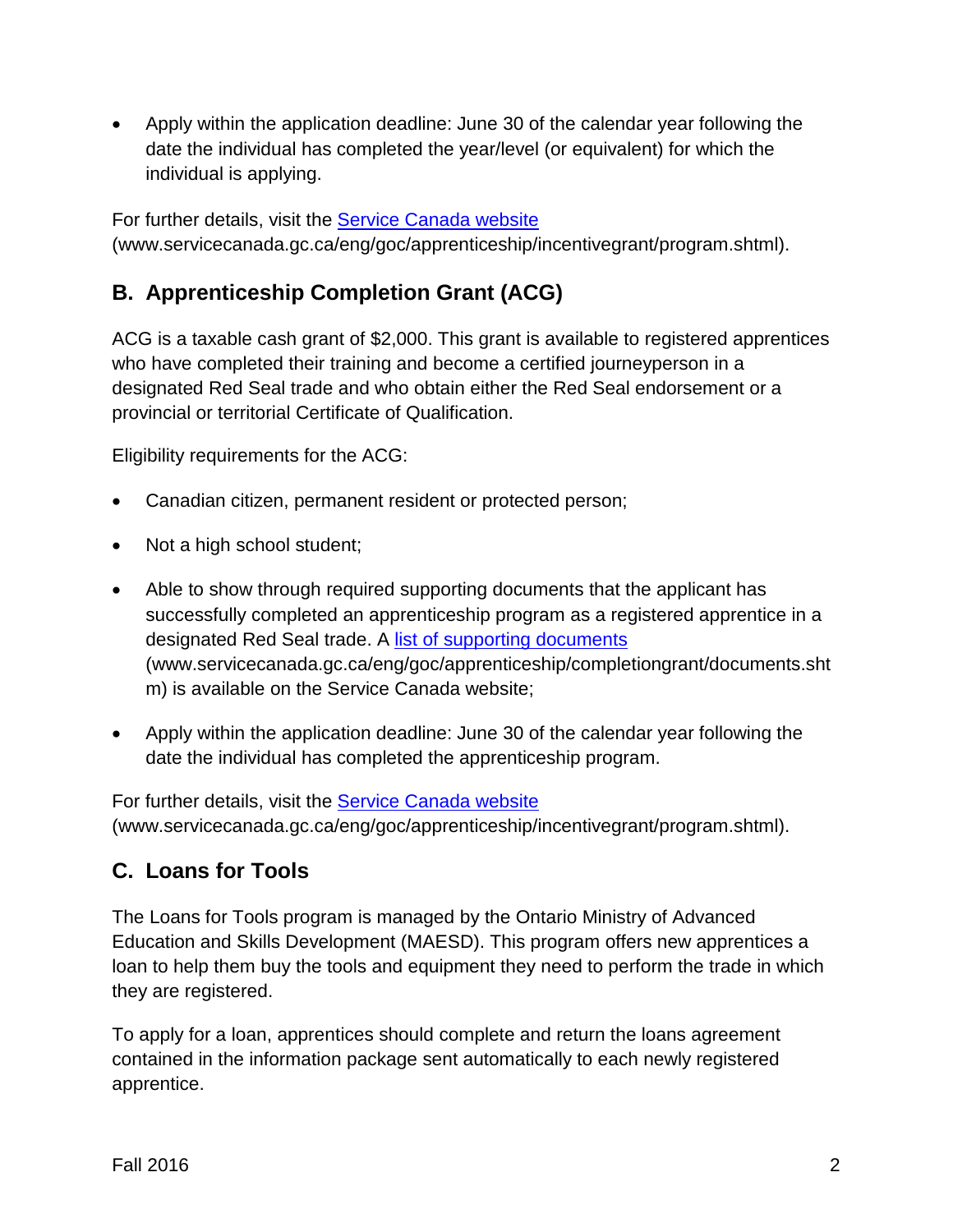The MAESD will respond within 60 days of receiving the signed loans agreement. For more information, contact:

Ontario MAESD Loans for Tools program Toll-free: 1-800-313-1746 Website: [www.ontario.ca/page/start-apprenticeship#section-9](http://www.ontario.ca/page/start-apprenticeship%23section-9)

# <span id="page-4-0"></span>**D. Apprenticeship Training**

Financial assistance may be provided to individuals who are registering as apprentice in the skilled trades in Ontario. MAESD funds approximately 80% of the cost of the inschool training for eligible apprentices registered in an apprenticeship program in Ontario.

Interested individuals need to contact a local MAESD Apprenticeship office for details on the in-school booking/apprenticeship training agreement specific to each trade. A list [of apprenticeship offices](http://www.ontario.ca/page/employment-ontario-apprenticeship-offices) (www.ontario.ca/page/employment-ontario-apprenticeshipoffices) is available on the [MAESD website](http://www.ontario.ca/page/ministry-advanced-education-and-skills-development) (www.ontario.ca/page/ministry-advancededucation-and-skills-development).

# <span id="page-4-1"></span>**2. Employment Ontario**

MAESD manages several programs through Employment Ontario which may provide financial assistance for career development and/or training (Second Career and the Targeted Initiative for Older Workers). Internationally trained immigrants can access this assistance if they meet the eligibility criteria.

# <span id="page-4-2"></span>**A. Second Career**

Second Career provides laid-off workers with training to help find jobs in fields with demonstrated labour market prospects in Ontario. The program may provide up to \$28,000 for tuition, books, travel, and other expenses.

The Ministry may provide financial assistance for up to 2 years of training at a community college or private career college.

### **Eligibility and Application**

Interested individuals need to apply for Second Career through a local Employment Ontario Service Provider. To find Employment Ontario offices in your community, please visit the [Find Employment and Training Services](http://feats.findhelp.ca/eng/search.html) section (http://feats.findhelp.ca/eng/search.html) of the [Employment Ontario](http://www.ontario.ca/page/employment-ontario) website (www.ontario.ca/page/employment-ontario).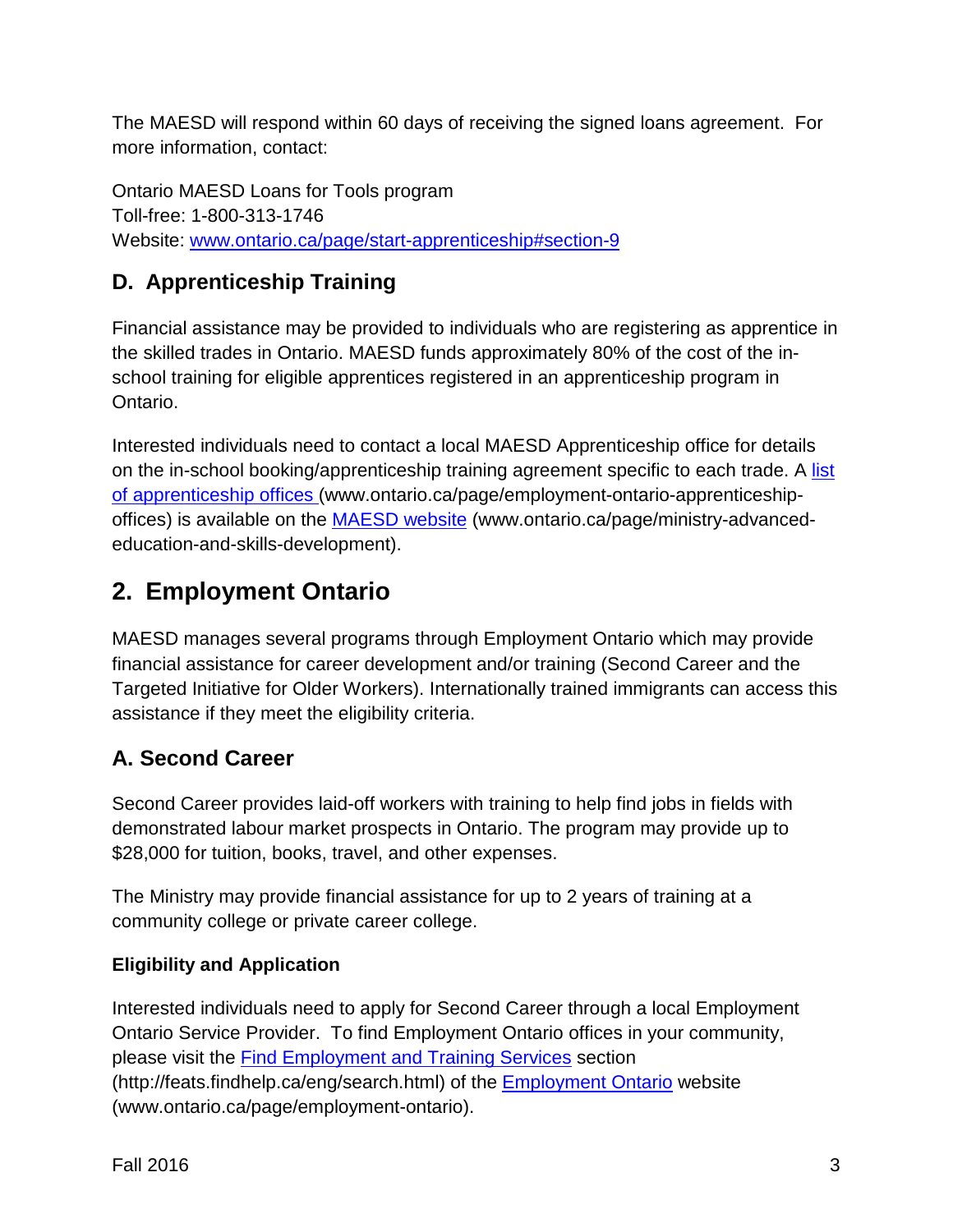Please note that requirements and guidelines may change. For more information, please refer to the MAESD website (www.ontario.ca/page/ministry-advanced-educationand-skills-development).

## <span id="page-5-0"></span>**B. Targeted Initiative for Older Workers**

The Targeted Initiative for Older Workers (TIFOW) helps unemployed older workers, including the internationally trained, increase their ability to find and keep a job while the local economy changes.

Employment Ontario delivers the Targeted Initiative for Older Workers to communities affected by recession and economic change. It offers career counselling, résumé workshops, job finding help and wage subsidy programs.

#### **Eligibility Requirements for TIFOW**

- Aged 55 to 64
- Unemployed
- Legally entitled to work in Canada
- Lack skills needed to find a new job, and
- Live in a vulnerable community one with high unemployment, largely dependent on a single employer or industry and has a population of 250,000 or less.

For more information, visit the **MAESD website** (www.ontario.ca/page/ministryadvanced-education-and-skills-development).

# <span id="page-5-1"></span>**3. Ontario Works and the Ontario Disability Support Program (ODSP)**

Ontario Works and the Ontario Disability Support Program (ODSP) are managed by the Ontario Ministry of Community and Social Services (MCSS).

## <span id="page-5-2"></span>**A. Ontario Works**

Ontario Works helps people who are in financial need. It offers two types of assistance:

• **Financial assistance**, including: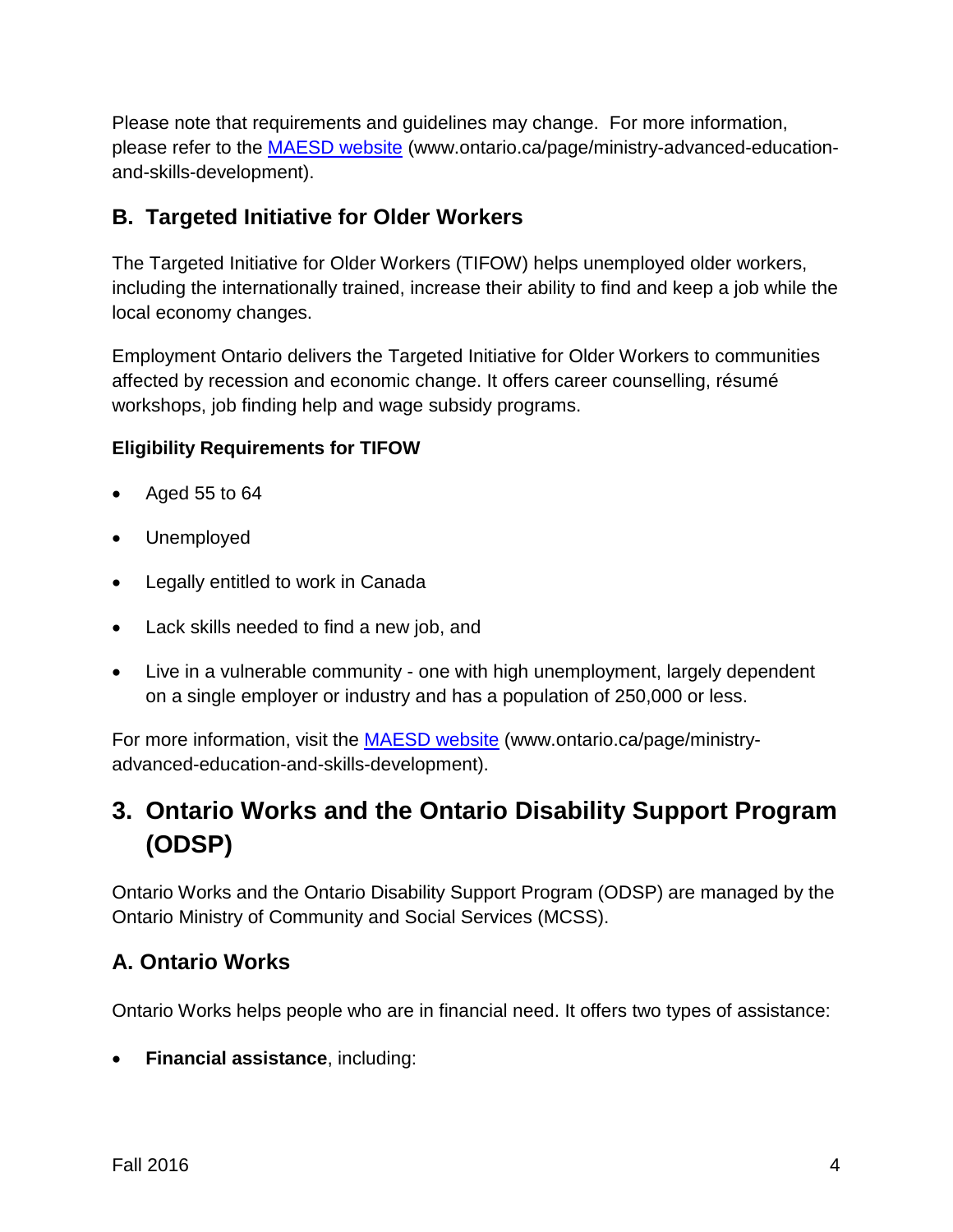- $\triangleright$  income support to help with the costs of basic needs, like food, clothing and shelter
- $\triangleright$  health benefits for clients and their families
- **Employment assistance** to help clients find, prepare for and keep a job. This assistance may include:
	- $\triangleright$  workshops on resume writing and interviewing
	- $\triangleright$  job counselling
	- $\triangleright$  job-specific training
	- $\triangleright$  access to basic education, so clients can finish high school or improve their language skills

In most cases, a client must agree to participate in employment assistance activities in order to receive financial assistance.

**Emergency assistance** is also available to people who are in a crisis or an emergency situation (e.g. people who have lost their homes, are leaving an abusive relationship and/or are worried about their safety).

In some situations, Ontario Works may cover expenses such as a World Education Services (WES) academic credential assessment.

For the closest Ontario Works contact/office in Ontario, call the Ministry of Community and Social Services at 1-888-789-4199 or use the Ontario Social Assistance Office Finder tool on the MCSS website

(www.officelocator.mcss.gov.on.ca/Index.aspx?lang=en).

### <span id="page-6-0"></span>**B. Ontario Disability Support Program (ODSP)**

The Ontario Disability Support Program (ODSP) provides assistance to disabled individuals and their family.

ODSP offers two types of support:

• **[Income support](http://www.mcss.gov.on.ca/en/mcss/programs/social/odsp/income_support/index.aspx)** - Financial assistance provided each month to help with the costs of basic needs, like food, clothing and shelter. Income support also includes benefits, like drug coverage and vision care, for clients and their eligible family members.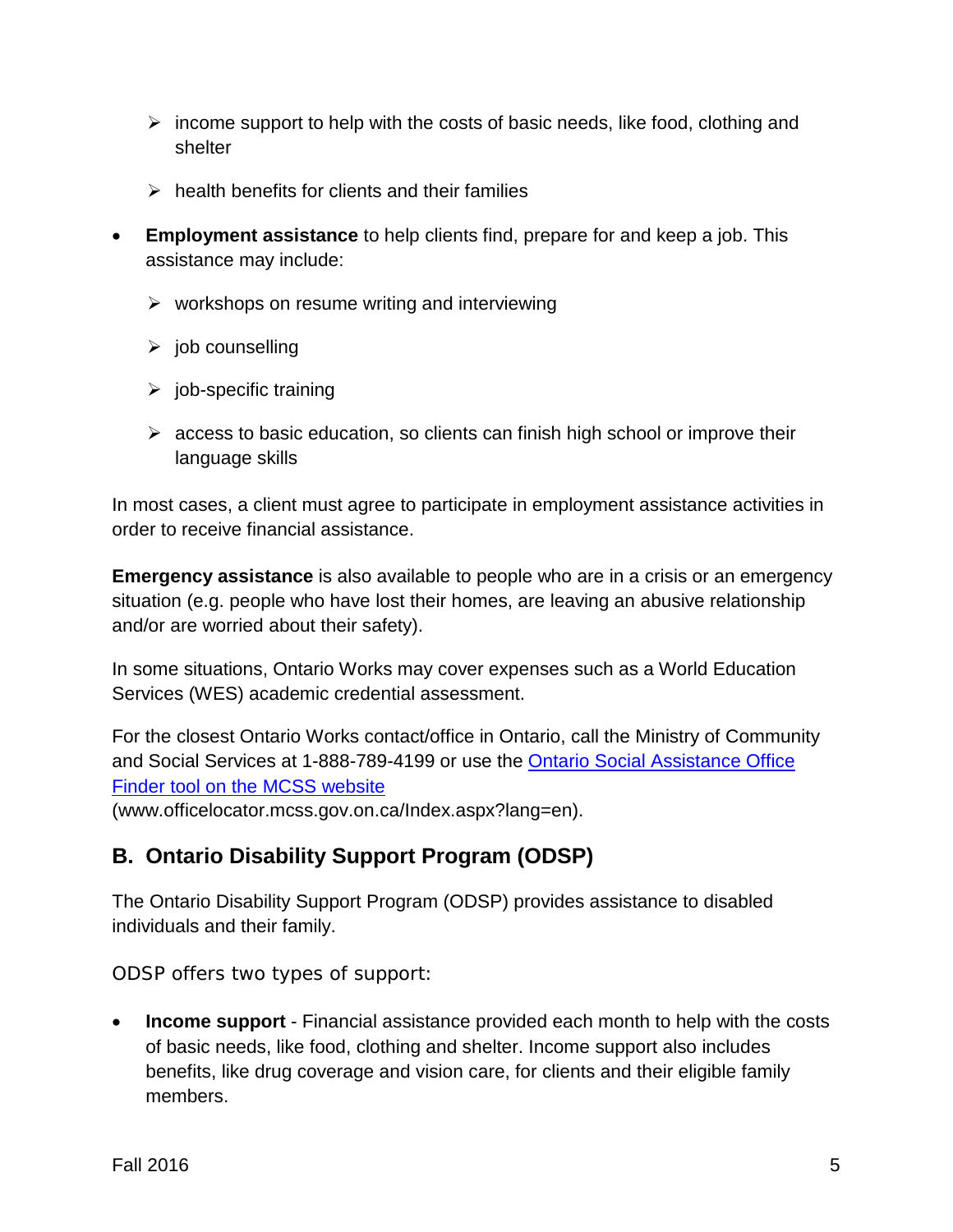**[Employment supports](http://www.mcss.gov.on.ca/en/mcss/programs/social/odsp/employment_support/index.aspx)** - Services and supports to help clients with disabilities find and keep a job, and advance their careers.

Each type of support has its own eligibility requirements and process.

For the closest ODSP contact/office in Ontario, call the Ministry of Community and Social Services at 1-888-789-4199 or visit the [ODSP section of the MCSS](http://www.mcss.gov.on.ca/en/mcss/programs/social/odsp/)  [site](http://www.mcss.gov.on.ca/en/mcss/programs/social/odsp/) [\(www.mcss.gov.on.ca/en/mcss/programs/social/odsp/\)](http://www.mcss.gov.on.ca/en/mcss/programs/social/odsp/).

# <span id="page-7-0"></span>**4. Other Loans and Bursaries**

## <span id="page-7-1"></span>**A. Ontario Bridging Participant Assistance Program (OBPAP)**

The Ontario Bridging Participant Assistance Program (OBPAP) provides bursaries of up to \$5,000 to cover direct education costs (tuition, books and equipment) for internationally trained professionals with financial need attending bridge training programs offered by postsecondary institutions that have been approved by the Ministry of Citizenship and Immigration (MCI) and are not approved for the purposes of the Ontario Student Assistance Program (OSAP).

Eligibility:

Internationally trained professionals with financial need are eligible to apply for an OBPAP bursary if they are enrolled in MCI- approved bridge training programs that are:

- non-OSAP approved;
- currently or formerly MCI-funded (directly or indirectly);
- starting between April 1, 2016 and March 31, 2017;
- offered at an approved postsecondary institution.

#### Applicants must be:

- Canadian citizen, Permanent Resident or Protected Person living in Ontario
- **Not** in default of a student loan, restricted from OSAP eligibility or be in receipt of Second Career or OSAP funding.

Application: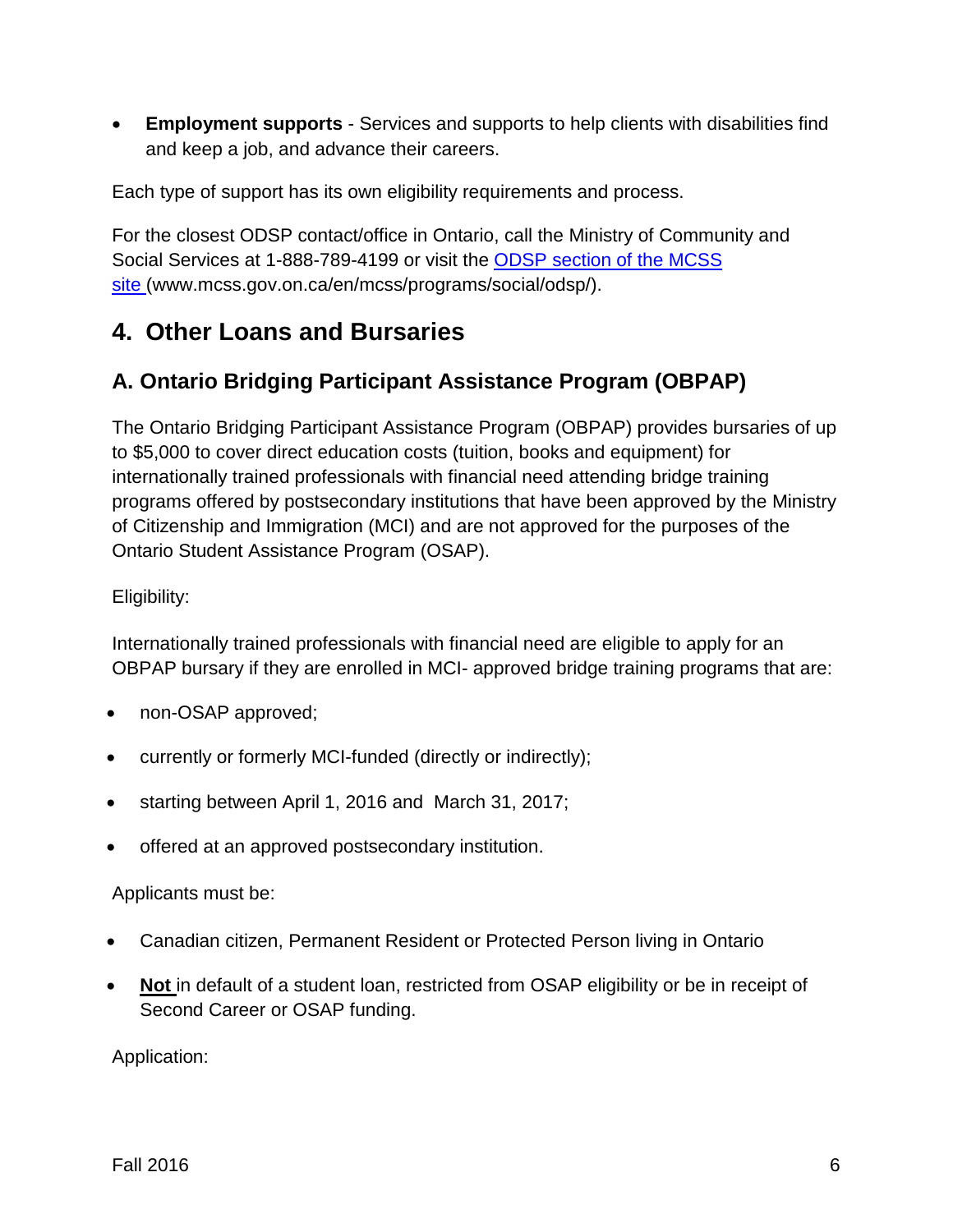Applications for an OBPAP bursary can be made through the Financial Aid Office of the approved postsecondary institution that is delivering the specific bridge training program.

For more information on bridge training programs approved for funding and eligibility, please visit the Ontario Bridging Participant Assistance Program's Frequently Asked Questions section of the [MAESD website](http://www.tcu.gov.on.ca/pepg/programs/adultlearning/faqs.html)

[\(www.tcu.gov.on.ca/pepg/programs/adultlearning/faqs.html\)](http://www.tcu.gov.on.ca/pepg/programs/adultlearning/faqs.html).

## <span id="page-8-0"></span>**B. Ontario Student Assistance Program (OSAP)**

OSAP is the main source of financial aid for post-secondary education in Ontario. The following website includes information on loans and listing of eligible institutions. It also has an [online application form](http://osap.gov.on.ca/) [\(http://osap.gov.on.ca/\)](http://osap.gov.on.ca/) and allows students to check the status of their application online.

## <span id="page-8-1"></span>**C. Other Financial Assistance**

#### **Immigrant Access Fund**

The Immigrant Access Fund is a program that offers microloans of up to \$10,000 for newcomers who are looking to return to their field or a related field. Funds can be used for a range of expenses such as exam/licensing fees, tuition/books and retraining cost. This program is open to permanent residents, Canadian citizens, protected persons, provincial nominees. For more information, please visit the [Immigrant Access Fund](http://www.iafcanada.org/)  [website](http://www.iafcanada.org/) [\(www.iafcanada.org\)](http://www.iafcanada.org/).

#### **Immigrant Access Fund - Microloans for refugees**

The Immigrant Access Fund provides new microloans for refugees at no interest cost to them, with the interest funded through donations from the community. The new loans are based on IAF's current micro loan product and will offer up to \$10,000 for licensing and/or training in their field. Refugees and protected persons from anywhere in the world are eligible as long as they apply within three years of entering Canada. For more information on microloans for refugees, please read the related news article on the [Immigrant Access Fund](http://www.iafcanada.org/news/iaf-announces-new-loan-product-for-refugees/)  [website](http://www.iafcanada.org/news/iaf-announces-new-loan-product-for-refugees/) [\(www.iafcanada.org/news/iaf-announces-new-loan-product-for](http://www.iafcanada.org/news/iaf-announces-new-loan-product-for-refugees/)[refugees/\)](http://www.iafcanada.org/news/iaf-announces-new-loan-product-for-refugees/).

#### **Government of Canada**

For information on loans, grants, bursaries, financial planning tools and links to financial assistance offices, please visit the **Government of Canada website** [\(www.canlearn.ca\)](http://www.canlearn.ca/).